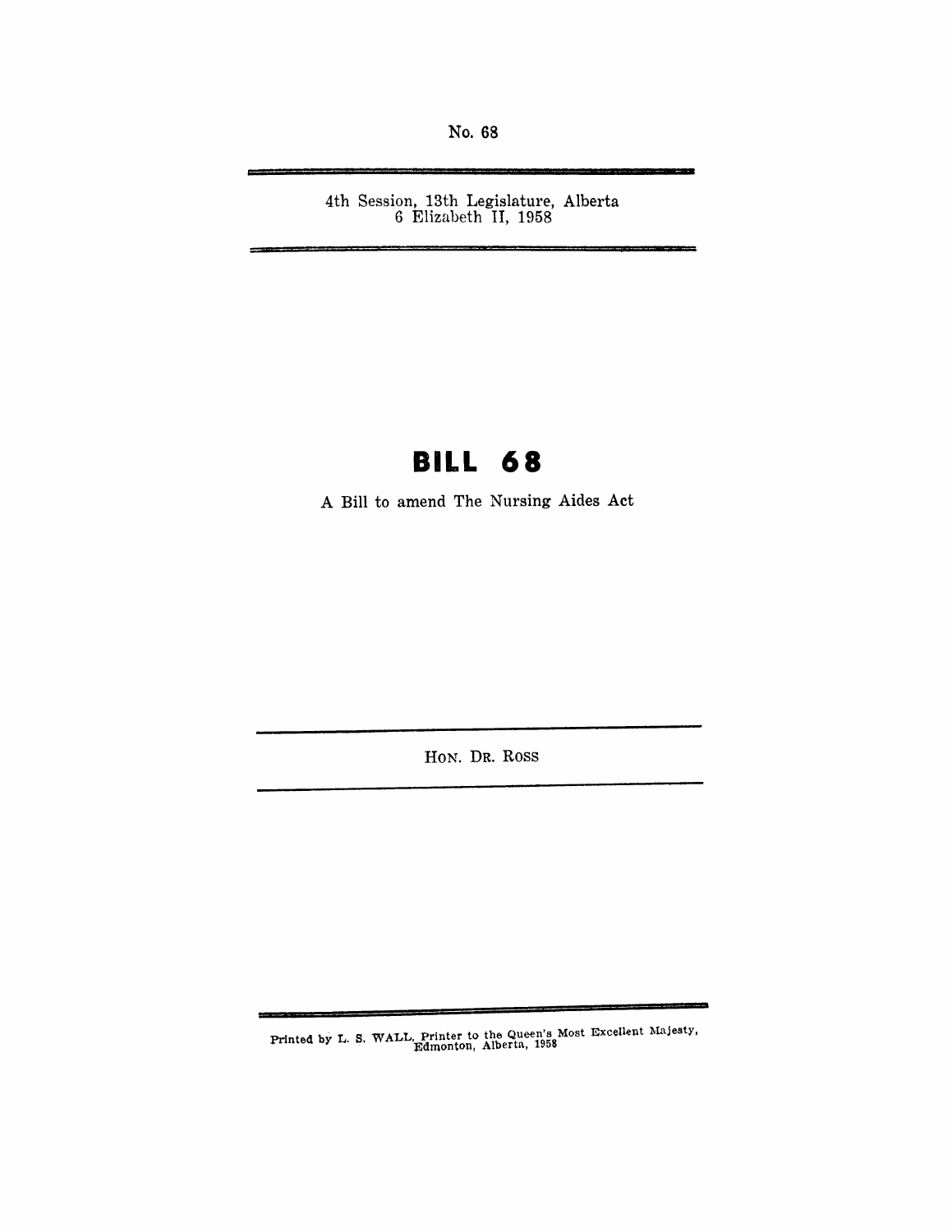#### **Explanatory Note**

General. The Nursing Aides training program has been ex- tended and a second school established in Edmonton. The extension has resulted in some administrative changes becoming nec- essary and these amendments will authorize the same.

**2.** The Vocational Trainjng Advisory Council does not function and the Director of Vocational Training of the Department of Education is substituted, necessitating changes in the references throughout.

**3.** (a) Section 5 presently reads:

- "5. Subject to the provisions of this Act and the regulations and to the approval of the Lieutenant Governor in Council, the Council
	- "(8.) has general supervision of the curriculum, and shall prescribe the courses of training and studies, in the schools, and has general supervision of the examination of students in attendance thereat,
	- "(b) is responsible for deciding which applicants may be admitted to the schools in accordance with the regulations,
	- "(c) may make arrangements with any hospital for students at a school to obtain such clinical experience and other training as is required, and if such arrangements are made shall
		- "(1) designate the hospital in which a student nursing aide is permitted to obtain her clinical experience, and
		- "(li) prescribe the length of time to be spent by the student nursing aide in obtaining that experience, and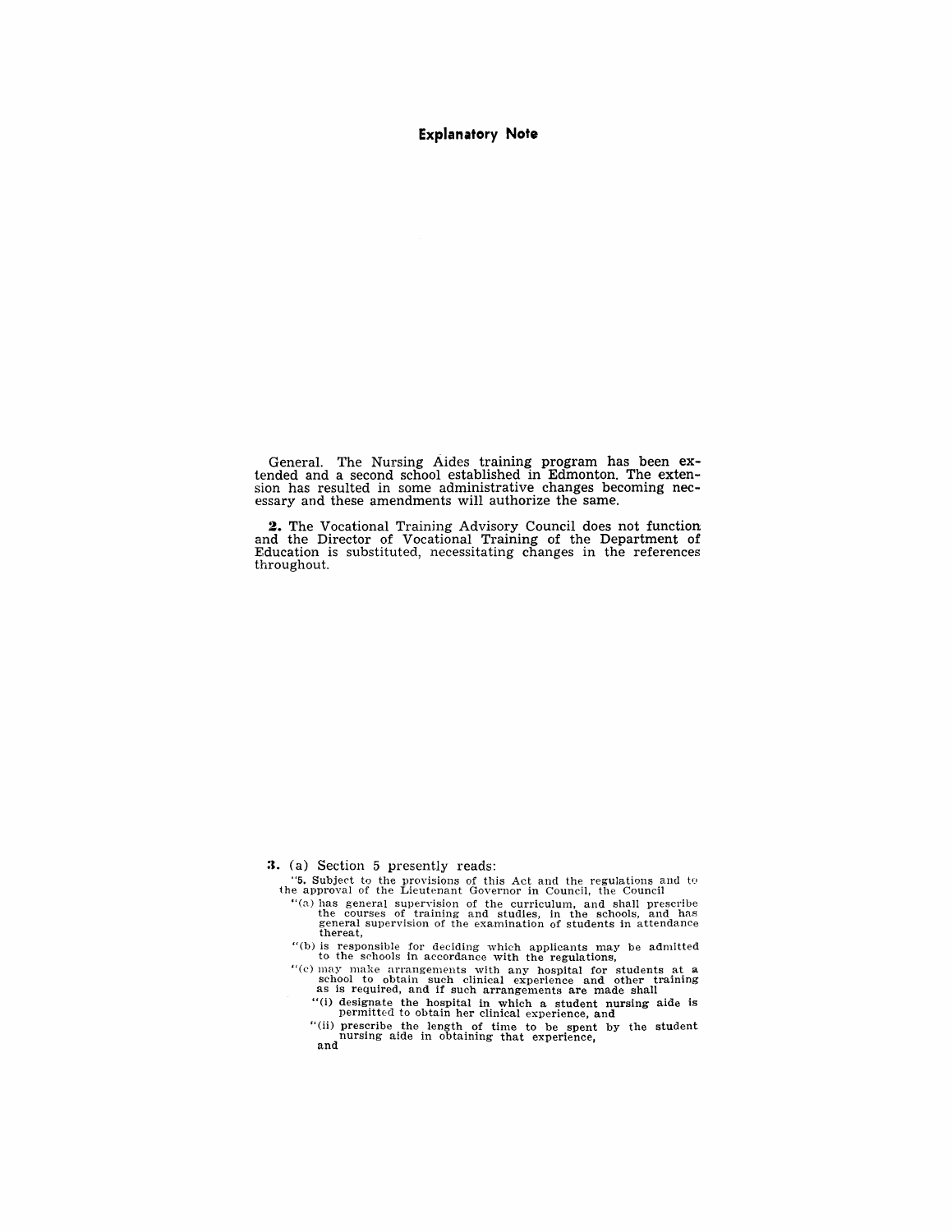### **BILL**

#### No. 68 of 1958

An Act to amend The Nursing Aides Act

### *(Assented to* , 1958)

**HER** MAJESTY, by and with the advice and consent of the Legislative Assembly of the Province of Alberta, enacts as follows:

*1. The Nursing Aides Act,* being chapter 224 of The Revised Statutes of Alberta, 1955, is hereby amended.

**2.** Section 4 is amended

- (a) as to subsection  $(1)$ , clause  $(b)$ ,
	- (i) by striking out the word "and" where it occurs at the end of subclause (ii),
	- (ii) by striking out subclause (iii) and by substiuting the following:
		- "(iii) the Director of Vocational Training, Department of Education, and
		- "(iv) three other members representing the Associated Hospitals of Alberta, the Alberta Association of Registered Nurses and the licensed Nursing -Aides, respectively.",
- (b) as to subsection (2) by striking out the words and letters "paragraph  $(A)$ ,  $(B)$ ,  $(C)$  or  $(D)$ " and by substituting the words and letters "subclause (iv) of clause  $(b)$ ",
- (c) as to subsection (3) by striking out the words and letters "paragraphs  $(A)$ ,  $(B)$ ,  $(C)$  and  $(D)$ " and by substituting the words and letters "subclause (iv) of clause *(b)".*
- 3. Section 5 is amended
	- (a) by striking out the words "Lieutenant Governor in Council" and by substituting the word "Minister",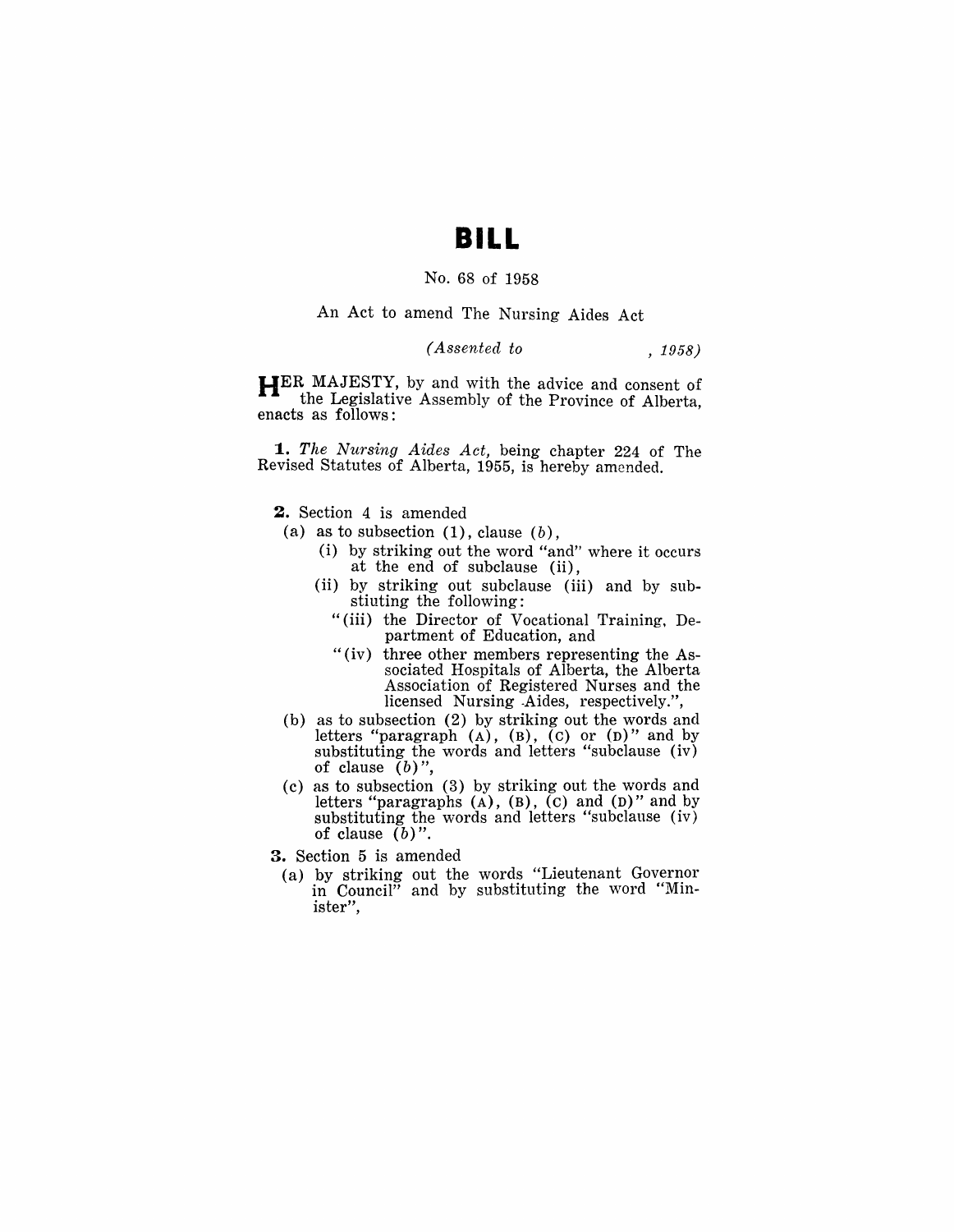"(d) may suspend or cancel certificates in accordance with the regulations.".

(b) The term "certificates" is inaccurate—the Act deals more with licences.

- **1.** (a) See note to clause  $3(b)$  above. Section  $6(a)$  reads:
	- "6. Subject to the provisions of this Act and the regulations. tho Council

 $(3)$  shall prescribe the form of certificate and all other forms required under this Act,".

(b) See note general. Section  $6(d)$  reads:<br>
"**6.** . . . .<br>
"(d) may make recommendations to the Minister regarding the<br>
Registrar-Consultant mentioned in section 7 and his duties,".

#### **5.** Section 7 presently reads:

"7. The Lieutenant Governor in Council may appoint a Registrar-Consultant and such other officers, clerks and employees as he deems necessary to carry out the provisions of this Act.".

**6.** See note general. Section 8 presently reads:

"8. The Registrar-Consultant shall

- "(a) consult with certified nursing aides and student nursing aides as they may require, advise them as to their problems, and offer to them such guidance as from his knowledge and exper-<br>ience he deems advisable,
- "(b) when requested by the Council, inspect the schOOls and any hospital with which the Council has made arrangements under the provisions of section 5 and report thereon as may be required,
- "(c) keep a register of duly enrolled certified nursing aides,
- "(d) perform all duties required under this Act with respect to the registration of certificates, the enrolment of certified nursing aides, the collection of fees and other like matters,
- "(e) issue certificates to those passing the required examinations, and "(f) perform such other reasonable duties as may be required of him by the Council.".

<sup>7.</sup> The long title of this Act is "An Act to Provide for the Licensing of Nursing Aides", but, in all but one case the terms "certificate", "certified" or a similar term occurs in the body of the Act. This amendment as the amendments to other clauses before, changes only those terms to "licence" or a similar word; "certificate" is reserved for the case where a certificate of qualification or training is intended. (See definition of "certificate" in section  $2(a)$  of the Act.)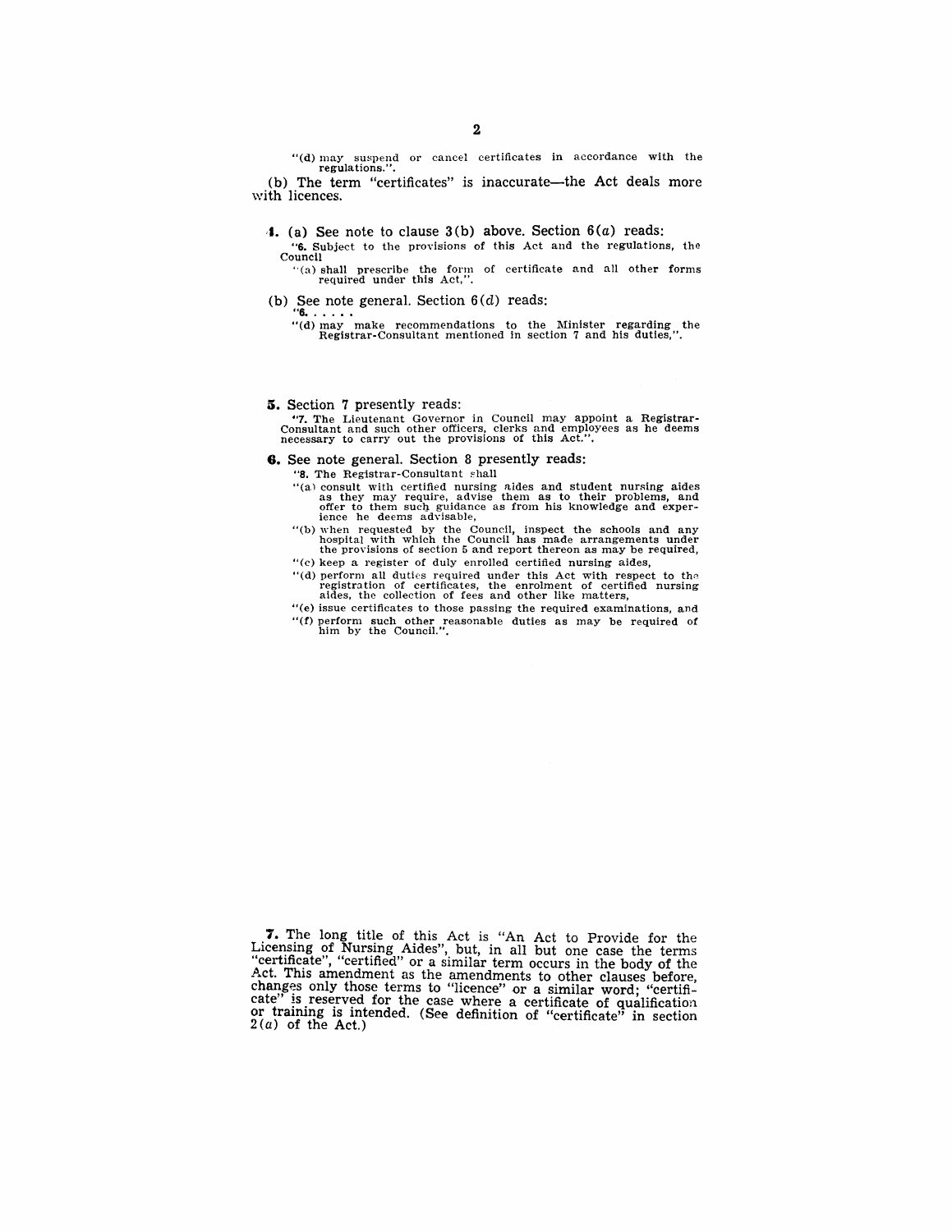- (b) by striking out the word "certificates" where it occurs in clause  $(d)$  and by substituting the word licences".
- 4. Section 6 is amended
	- (a) as to clause  $(a)$  by striking out the word "certificate" and by substituting the words "licence and form of certificate",
	- (b) by striking out clause  $(d)$  and by substituting the following:
		- $H(d)$  may make recommendations to the Minister regarding the duties of the Director of Nursing Aide Education and the Registrar-Con-sultant,".

5. Section 7 is amended by adding immediately before the word "Registrar-Consultant" the words "Director of Nursing Aide Education and a".

6. Section 8 is struck out and the following is substituted:

- "8. (1) The Director of Nursing Aide Education shall
- " $(a)$  consult with student nursing aides as they may require, advise them as to their problems, and offer to them such guidance as from his knowledge and experience he may deem advisable,
- $" (b)$  when requested by the Council, inspect the schools and any hospital with which the Council has made arrangements under the provisions of section 5 and report thereon as may be required,
- " $(c)$  issue certificates to those passing the required examinations, and
- " $(d)$  perform such other duties as may be required of him by the Council.
- "(2) The Registrar-Consultant shall
- " $(a)$  consult with licensed nursing aides as they may require, advise them as to their problems, and offer to them such guidance as from his knowledge and experience he may deem advisable,
- " $(b)$  keep a register of duly enrolled licensed nursing aides,
- " $(c)$  perform all duties required under this Act with respect to the registration of licences, the enrolment of licensed nursing aides, the collection of fees, and other like matters, and
- " $(d)$  perform such other duties as may be required of him by the CounciL".
- 7. Section 10 is amended
	- (a) as to clause (a) by striking out the word "certificates" and by substituting the word "licences",
	- (b) as to clause (c) by striking out the word "certified" and by substituting the word "licensed".

8. This Act comes into force on the day upon which it is assented to.